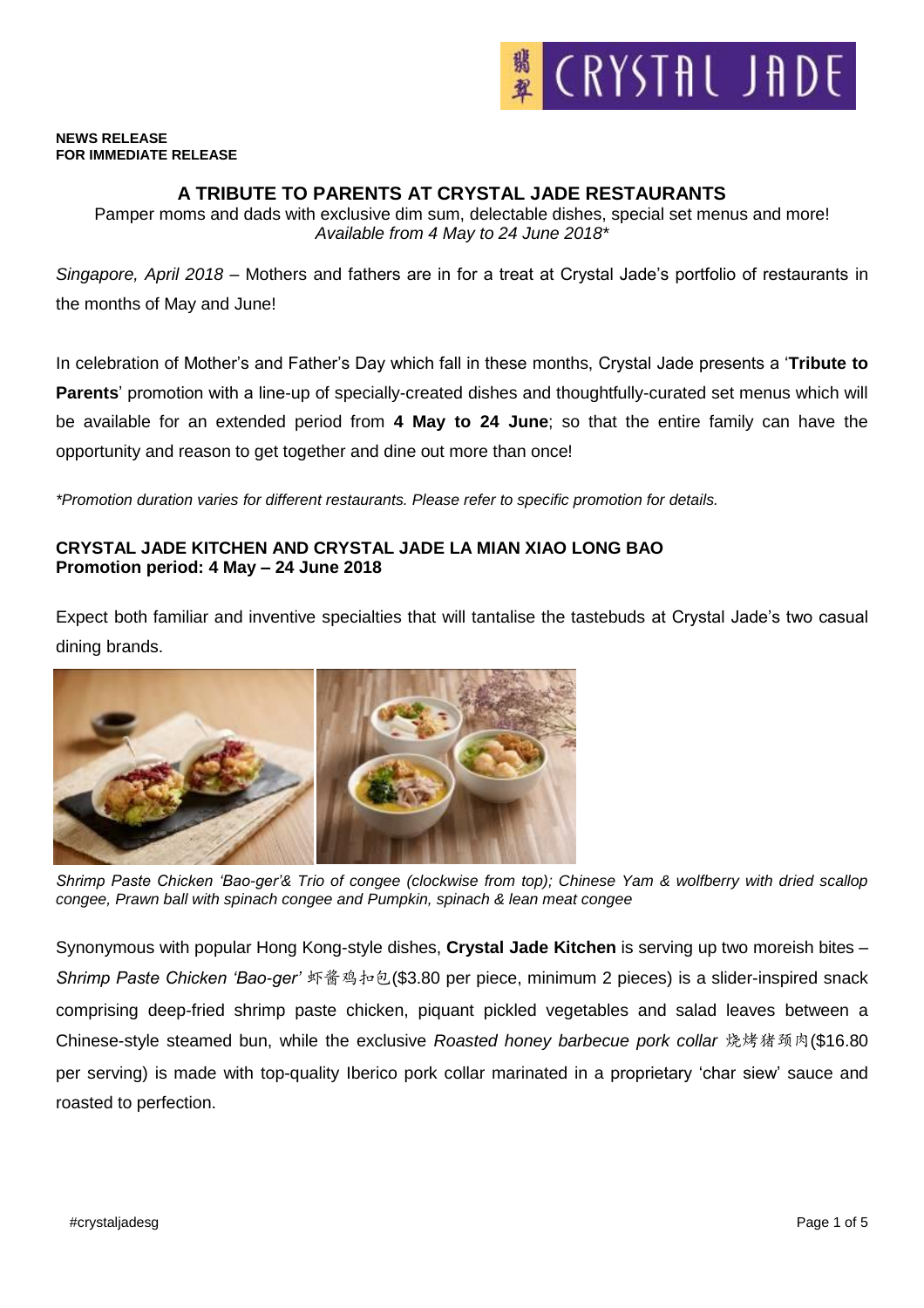Besides a comforting *Braised fish maw soup* 鱼鳔羹 (\$8.80 per person); with the option of a crab meat topping 蟹肉鱼鳔羹 (\$10.80), and *Sautéed assorted mushroom with gluten and preserved vegetable* 雪菜 豆根双菇(\$14.80) which reminds one of home-cooked flavours, the restaurant is also offering a trinity of smooth and vibrant-hued Cantonese congee. *Prawn ball with spinach congee*, *Pumpkin, spinach & lean meat congee* and *Chinese & wolfberry with dried scallop congee* (\$8.80 - \$9.80) are brimming with pristine produce and fortified with the innate flavours of the individual ingredients.



At **Crystal Jade La Mian Xiao Long Bao**, customers can tuck into a nourishing *Steamed chicken with cordyceps flower and black fungus in Chinese wine* 虫草花黑木耳蒸鸡 (\$18.80, half & \$36.80, whole) – juicy chicken pieces imbued with the earthy notes of cordyceps flowers and black fungus, with a touch of sweetness imparted from wolfberries, and served in its own jus. An irresistibly-crisp *Deep-fried chicken coated with black bean and spice* served on a bed of crunch fried minced garlic and black beans 香辣风沙鸡 (\$16.80, half and \$32.80, whole), *Seafood with conpoy thick soup* 瑶柱海鲜羹 (\$14.80 per person) and *Fish maw thick soup with baby abalone & conpoy* 金鲍瑶柱鱼肚羹 (\$16.80 per person) are alternative picks.

Both **Crystal Jade Kitchen** and **Crystal Jade La Mian Xiao Long Bao** brands will also offer three different set menus designed for family dining. Each features a selection of seven delectable dishes which are served with fragrant steamed rice; prices start at \$58 for two, to \$308 for a table of 10.

Diners at **Crystal Jade Kitchen** can partake in perennial favourites such as *Double-boiled soup of the day* 每日靓汤, *Fortune 5 crispy chicken* 五福鸡, *Deep-fried marble goby with superior soya sauce* 油浸笋壳 and more. Tempting specialties the likes of *Steamed Shanghai Xiao Long Bao* 上海小笼包, *Mapo beancurd* 麻 婆豆腐, *Sautéed egg white with conpoy and fish meat* 赛螃蟹 are available at **Crystal Jade La Mian Xiao Long Bao/Jiangnan**.

Complimentary longevity buns will be served with every order of the 'A Tribute to Parents' set menu. Diners can also opt to pay an additional \$10.80 (U.P. \$16.80) per person for *Double-boiled Bird's Nest in Coconut*  椰子炖燕窝 to complete their meal.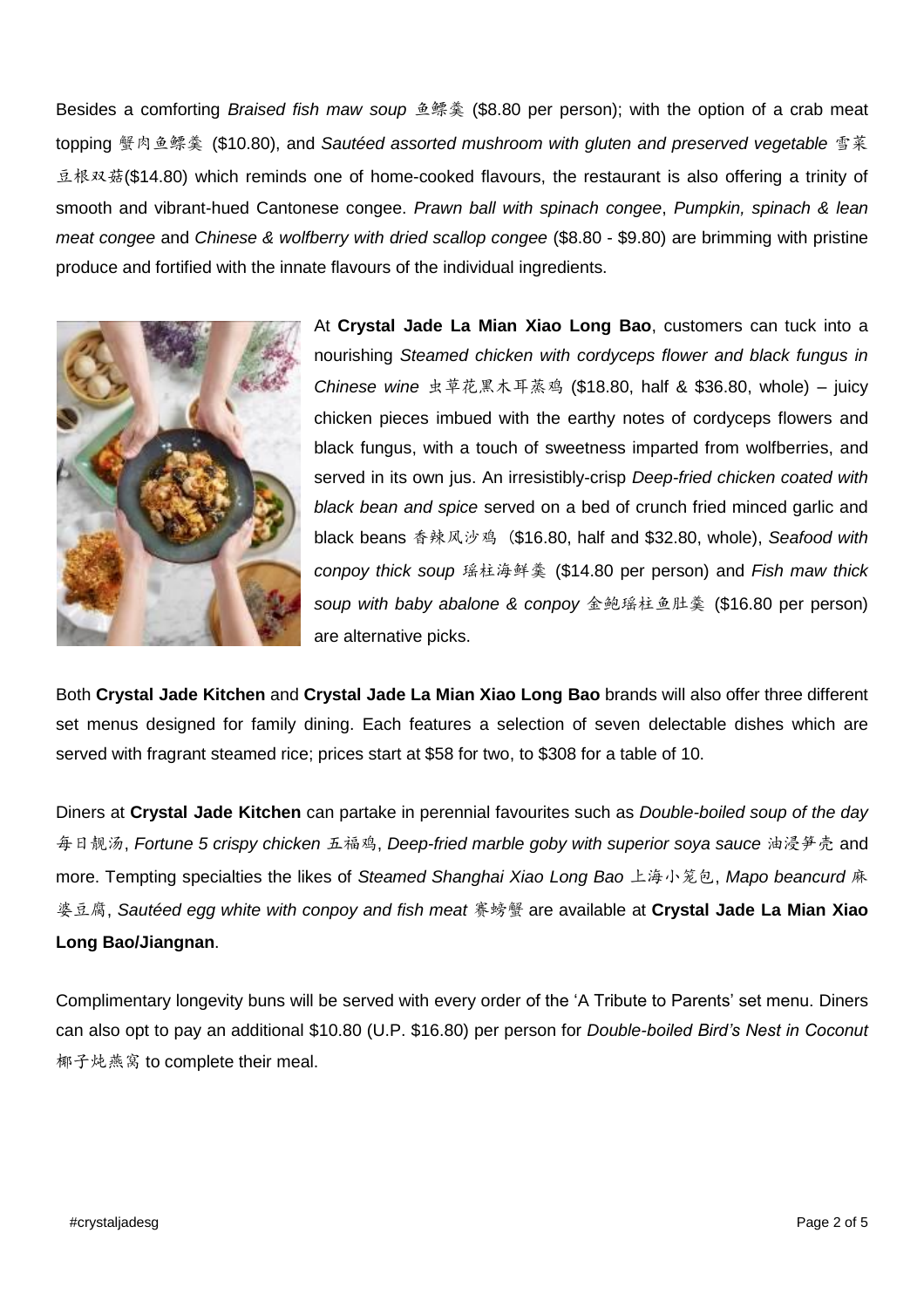### **Jadeite Members Exclusive**

- Sales of Voucher (\$45 for \$50 value | \$80 for \$100 value) for use on 'A Tribute to Parents' set menus from 11 April 2018 on [http://estore.crystaljade.com](http://estore.crystaljade.com/) or Crystal Jade SG mobile app
- Valid for use with order of 'A Tribute to Parents' set menu at Crystal Jade La Mian Xiao Long Bao/Jiangnan and Crystal Jade Kitchen
- Voucher Usage Period: 4 May 24 Jun 2018

# **CRYSTAL JADE GOLDEN PALACE, CRYSTAL JADE PALACE AND CRYSTAL JADE DINING IN Promotion period: 4 May to 20 May 2018**

At Crystal Jade's three fine dining restaurants, customers can pick from a selection of sets menus consisting exquisite creations; **Crystal Jade Golden Palace** – starting from \$128 per person (minimum of 2 pax) to \$1,388 for 10 persons, **Crystal Jade Palace** – starting from \$128 per person (minimum of 2 persons) to \$1,199 for 10 persons, as well as **Crystal Jade Dining IN** starting from \$188 for two persons.

In particular, One-Michelin **Crystal Jade Golden Palace**'s \$168 per person set menu comprises Executive Chef Chan Wing Kwong's specialities such as *Combination of suckling pig roll and deep-fried lobster with French mustard sauce* 乳猪手卷件法国芥末籽炸龙虾 , *Lobster thick soup in coconut* 椰皇龙虾羹 and *Simmered giant garoupa belly with peach resin in fish broth* 桃膠鱼汤浸龙趸鱼腩.

Toast to the occasion with a glass of one of three recommended Tempus Two wines from South Australia; *Varietal Sauvignon Blanc*, *Varietal Shiraz* and *Botryis Semillion*.



*Pastel Tiffany custard buns, Crystal Jade Golden Palace set menu (\$168 per person), Roast pork collar in mirin sauce* All three restaurants will also be showcasing two new items for the promotion. Presented in pretty pastels and each adorned with a stroke of gold edible paint, ethereal-soft *Tiffany custard bun* 锦绣流沙包 (\$8 for 3 pieces) reveals a luscious lava custard and salted egg yolk filling. Buttery-fleshed premium Japanese Matsusaka *Roast pork collar with mirin sauce* 味醂松板肉(\$18.80 per portion) is another noteworthy highlight.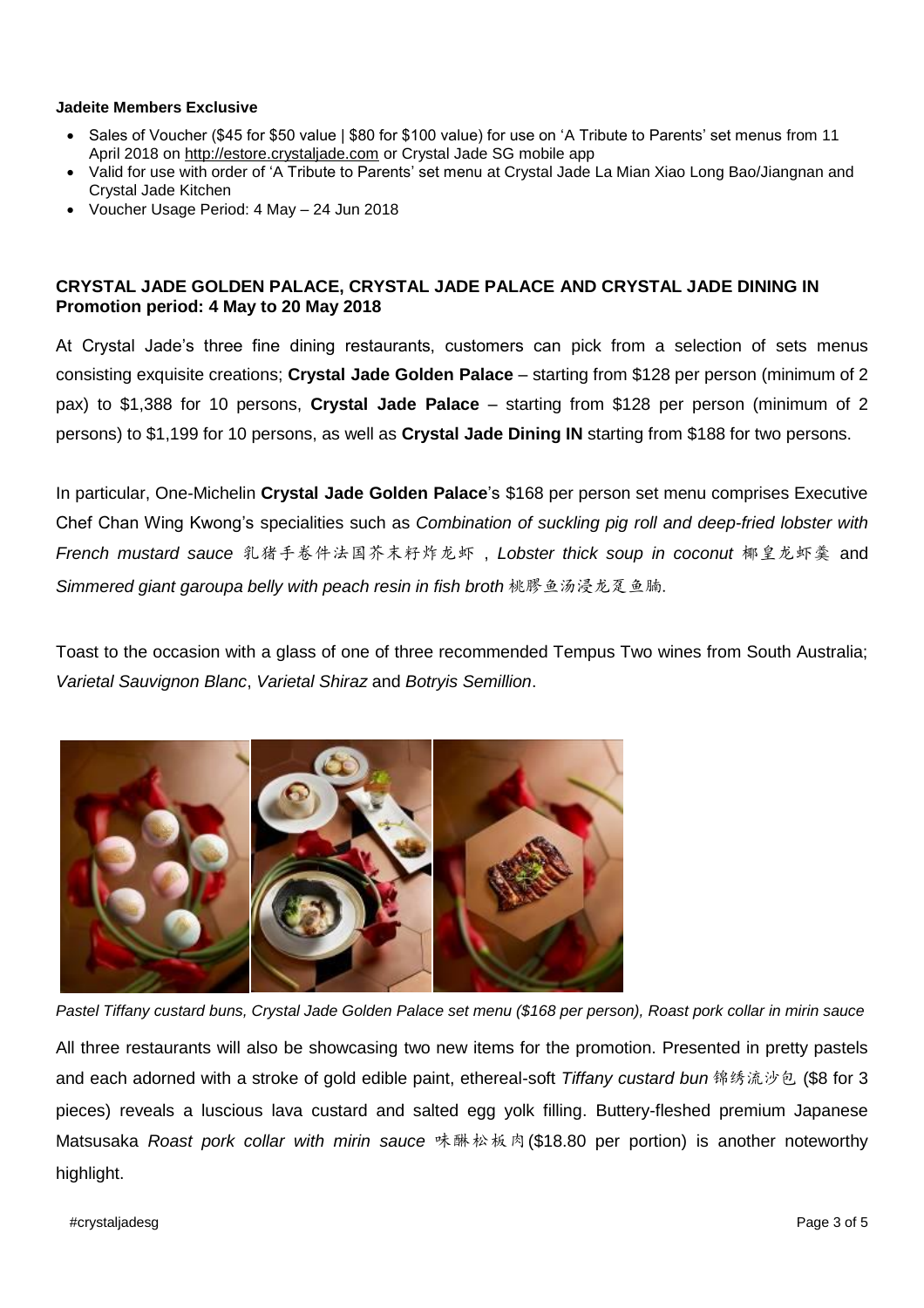### **Promotions and Jadeite Members Exclusive**

- Jadeite Members who make payment with DBS/POSB or Citibank Credit or Debit cards enjoy 12% rebate with every order of a 'Tribute to Parents' set menu
- Jadeite members will receive complimentary Longevity mochi with any order of a 'Tribute to Parents' set menu

For more information on outlet locations, please log on to [www.crystaljade.com](http://www.crystaljade.com/) or refer to Appendix 1 attached.

*Note to editors:* 

- *All prices are subject to service charge and GST.*
- *High-res images of select promotional dishes are available upon request via email.*

#### **ABOUT CRYSTAL JADE GROUP**

Founded in 1991, Crystal Jade is an awarded Chinese culinary group with MICHELIN one star and multiple MICHELIN Bib Gourmand awards (Hong Kong & Shanghai). Committed to preserving the rich traditions of Chinese cuisine, the group's portfolio of specialty dining concepts range from fine dining and casual dining restaurants to specialty bakeries.

In 2014, L Capital Asia, the private equity arm of LVMH Moët Hennessy – Louis Vuitton officiated a 90% stake buy in Crystal Jade. Later in June 2015, Standard Chartered Private Equity (SCPE) announced its investment in the group as well. To date, the award-winning group owns and operates over 120 outlets across 30 major cities in Asia Pacific and the United States.

For more information or assistance, please contact: **Sixth Sense Communications & PR Consultancy** Loh Hsian Ming T: 6423 0096 | M: 9435 9171 E: [hsianming@sixthsense.com.sg](mailto:hsianming@sixthsense.com.sg)

**Crystal Jade Culinary Holdings Concept** Irene Goh T: 6512 0825 | M: 9670 9337 E: [charis.tan@crystaljade.com](mailto:charis.tan@crystaljade.com)

Charis Tan T: 6512 0806 | M: 9424 1903 E: [charis.tan@crystaljade.com](mailto:charis.tan@crystaljade.com)